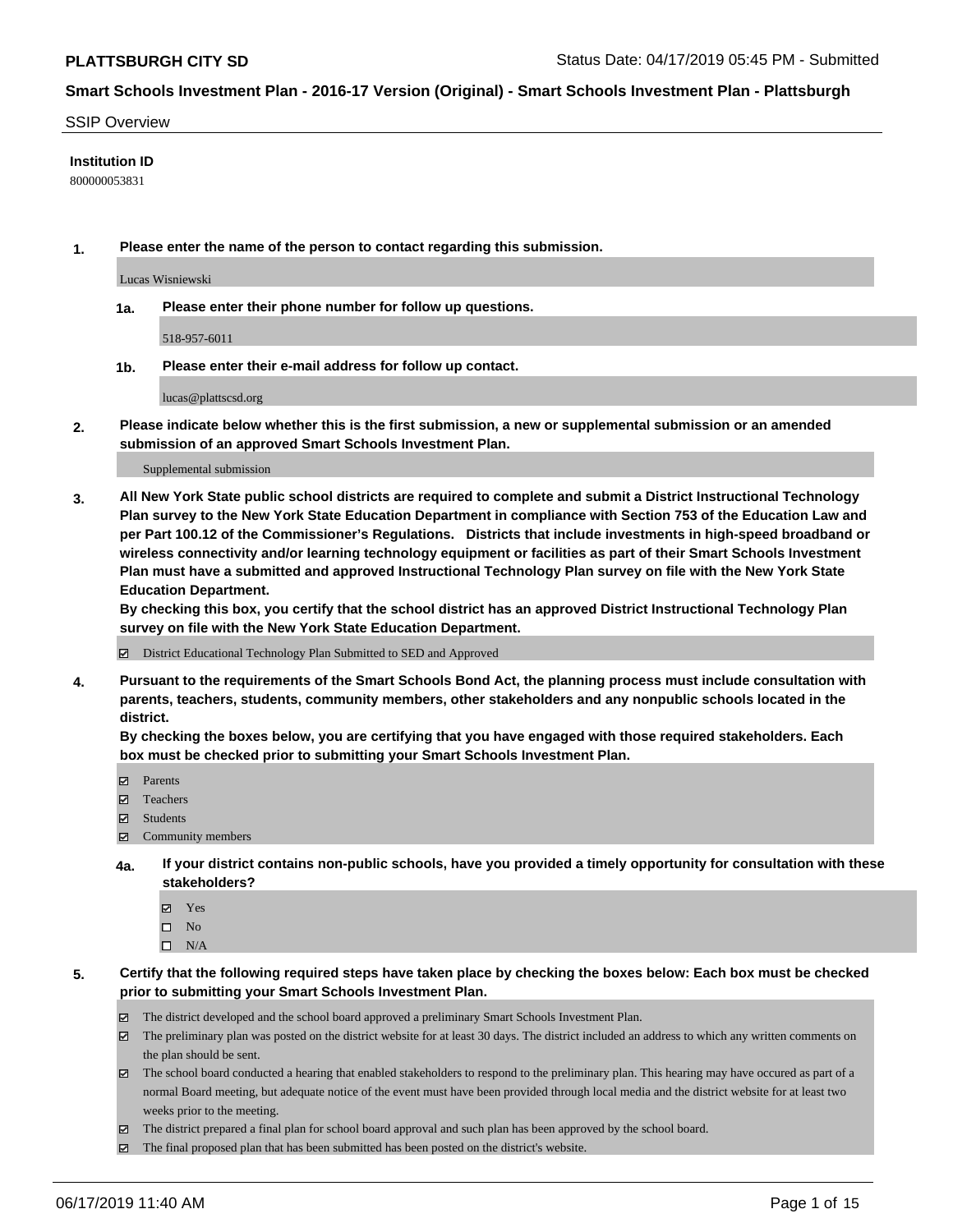SSIP Overview

**5a. Please upload the proposed Smart Schools Investment Plan (SSIP) that was posted on the district's website, along with any supporting materials. Note that this should be different than your recently submitted Educational Technology Survey. The Final SSIP, as approved by the School Board, should also be posted on the website and remain there during the course of the projects contained therein.**

SmartSchools bond act v2.pptx

**5b. Enter the webpage address where the final Smart Schools Investment Plan is posted. The Plan should remain posted for the life of the included projects.**

http://www.plattscsd.org/documents/SmartSchoolsBondActPhase2.pdf

**6. Please enter an estimate of the total number of students and staff that will benefit from this Smart Schools Investment Plan based on the cumulative projects submitted to date.**

1,800

**7. An LEA/School District may partner with one or more other LEA/School Districts to form a consortium to pool Smart Schools Bond Act funds for a project that meets all other Smart School Bond Act requirements. Each school district participating in the consortium will need to file an approved Smart Schools Investment Plan for the project and submit a signed Memorandum of Understanding that sets forth the details of the consortium including the roles of each respective district.**

 $\Box$  The district plans to participate in a consortium to partner with other school district(s) to implement a Smart Schools project.

#### **8. Please enter the name and 6-digit SED Code for each LEA/School District participating in the Consortium.**

| l Partner LEA/District | ISED BEDS Code |
|------------------------|----------------|
| (No Response)          | (No Response)  |

#### **9. Please upload a signed Memorandum of Understanding with all of the participating Consortium partners.**

(No Response)

**10. Your district's Smart Schools Bond Act Allocation is:**

\$1,599,700

**11. Enter the budget sub-allocations by category that you are submitting for approval at this time. If you are not budgeting SSBA funds for a category, please enter 0 (zero.) If the value entered is \$0, you will not be required to complete that survey question.**

|                                       | Sub-<br><b>Allocations</b> |
|---------------------------------------|----------------------------|
| School Connectivity                   | l 0                        |
| Connectivity Projects for Communities | $\Omega$                   |
| <b>Classroom Technology</b>           | 179,480                    |
| Pre-Kindergarten Classrooms           | $\overline{0}$             |
| Replace Transportable Classrooms      | $\Omega$                   |
| High-Tech Security Features           | 0                          |
| Totals:                               | 179,480                    |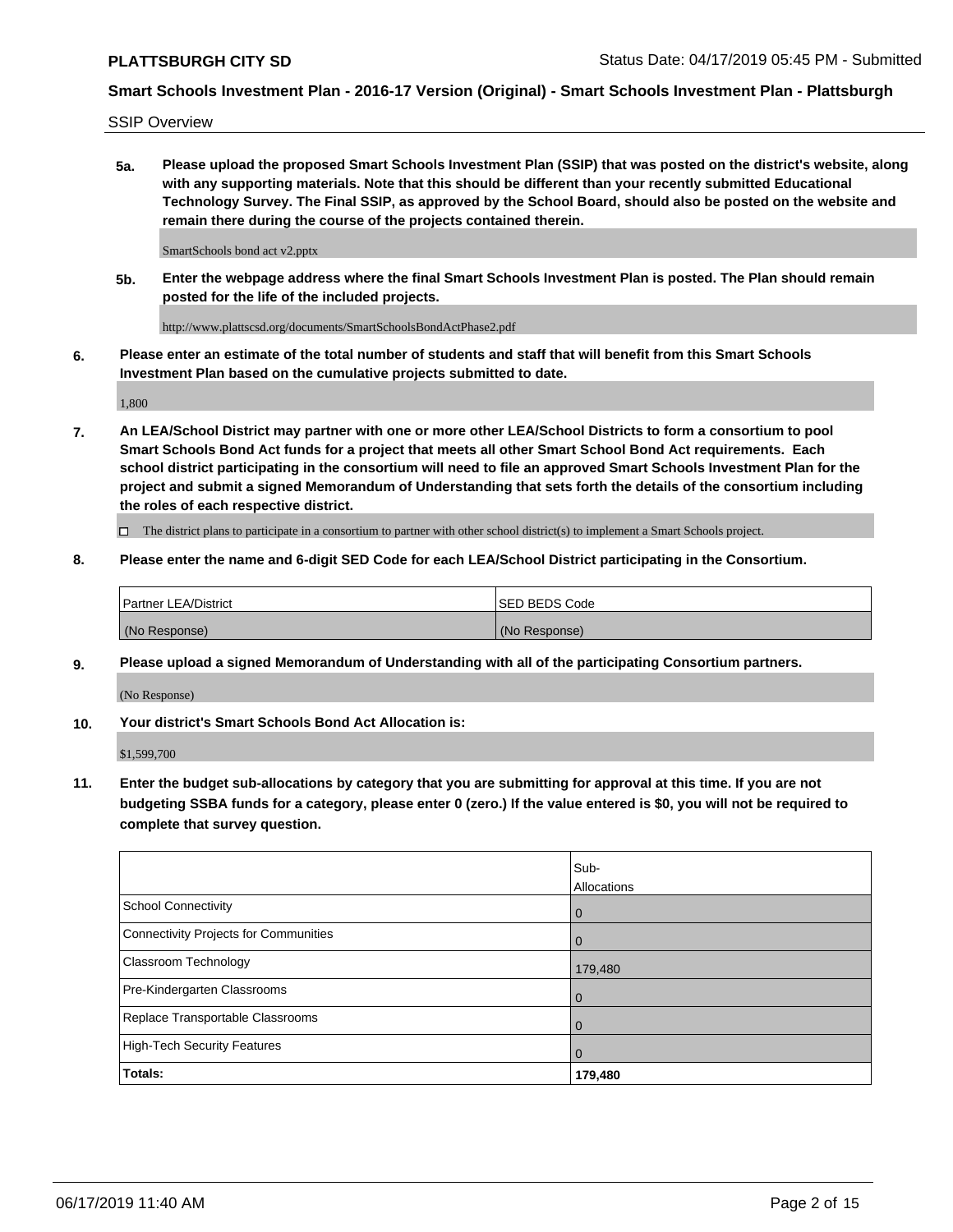School Connectivity

- **1. In order for students and faculty to receive the maximum benefit from the technology made available under the Smart Schools Bond Act, their school buildings must possess sufficient connectivity infrastructure to ensure that devices can be used during the school day. Smart Schools Investment Plans must demonstrate that:**
	- **• sufficient infrastructure that meets the Federal Communications Commission's 100 Mbps per 1,000 students standard currently exists in the buildings where new devices will be deployed, or**
	- **• is a planned use of a portion of Smart Schools Bond Act funds, or**
	- **• is under development through another funding source.**

**Smart Schools Bond Act funds used for technology infrastructure or classroom technology investments must increase the number of school buildings that meet or exceed the minimum speed standard of 100 Mbps per 1,000 students and staff within 12 months. This standard may be met on either a contracted 24/7 firm service or a "burstable" capability. If the standard is met under the burstable criteria, it must be:**

**1. Specifically codified in a service contract with a provider, and**

**2. Guaranteed to be available to all students and devices as needed, particularly during periods of high demand, such as computer-based testing (CBT) periods.**

**Please describe how your district already meets or is planning to meet this standard within 12 months of plan submission.**

(No Response)

**1a. If a district believes that it will be impossible to meet this standard within 12 months, it may apply for a waiver of this requirement, as described on the Smart Schools website. The waiver must be filed and approved by SED prior to submitting this survey.**

 $\Box$  By checking this box, you are certifying that the school district has an approved waiver of this requirement on file with the New York State Education Department.

#### **2. Connectivity Speed Calculator (Required)**

|                         | l Number of<br><b>Students</b> | Multiply by<br>100 Kbps | Divide by 1000 Current Speed<br>to Convert to<br>Required<br>l Speed in Mb | lin Mb           | Expected<br>Speed to be<br>Attained Within   Required<br>12 Months | <b>Expected Date</b><br>When<br>Speed Will be<br>Met |
|-------------------------|--------------------------------|-------------------------|----------------------------------------------------------------------------|------------------|--------------------------------------------------------------------|------------------------------------------------------|
| <b>Calculated Speed</b> | (No<br>Response)               | (No Response)           | (No<br>Response)                                                           | (No<br>Response) | (No<br>Response)                                                   | (No<br>Response)                                     |

**3. Describe how you intend to use Smart Schools Bond Act funds for high-speed broadband and/or wireless connectivity projects in school buildings.**

(No Response)

**4. Describe the linkage between the district's District Instructional Technology Plan and the proposed projects. (There should be a link between your response to this question and your response to Question 1 in Part E. Curriculum and Instruction "What are the district's plans to use digital connectivity and technology to improve teaching and learning?)**

(No Response)

**5. If the district wishes to have students and staff access the Internet from wireless devices within the school building, or in close proximity to it, it must first ensure that it has a robust Wi-Fi network in place that has sufficient bandwidth to meet user demand.**

**Please describe how you have quantified this demand and how you plan to meet this demand.**

(No Response)

**6. As indicated on Page 5 of the guidance, the Office of Facilities Planning will have to conduct a preliminary review**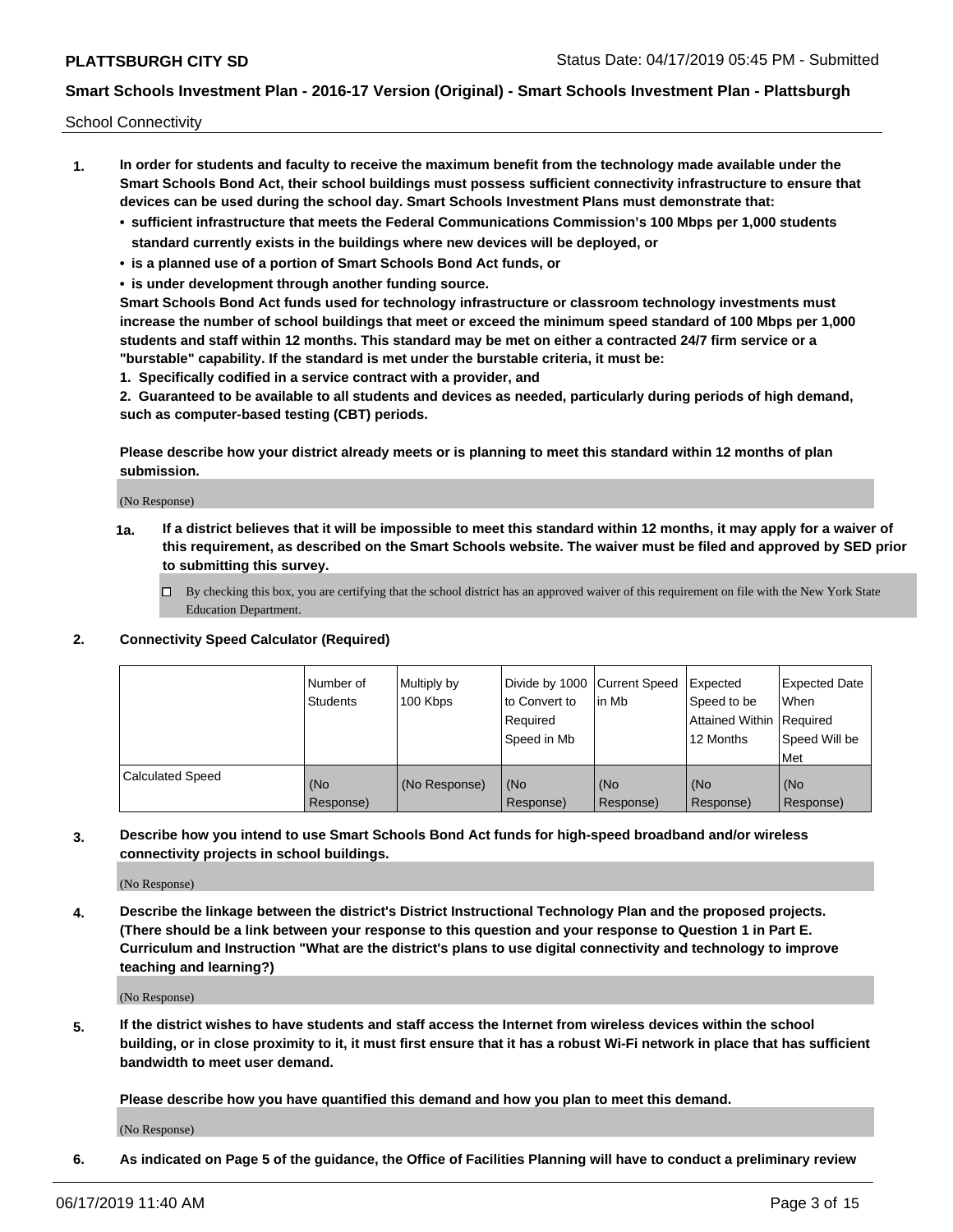School Connectivity

**of all capital projects, including connectivity projects.**

**Please indicate on a separate row each project number given to you by the Office of Facilities Planning.**

| Project Number |  |
|----------------|--|
|                |  |
| (No Response)  |  |
|                |  |

**7. Certain high-tech security and connectivity infrastructure projects may be eligible for an expedited review process as determined by the Office of Facilities Planning.**

**Was your project deemed eligible for streamlined review?**

(No Response)

**8. Include the name and license number of the architect or engineer of record.**

| Name          | License Number |
|---------------|----------------|
| (No Response) | (No Response)  |

**9. If you are submitting an allocation for School Connectivity complete this table. Note that the calculated Total at the bottom of the table must equal the Total allocation for this category that you entered in the SSIP Overview overall budget.** 

|                                            | Sub-          |
|--------------------------------------------|---------------|
|                                            | Allocation    |
| Network/Access Costs                       | (No Response) |
| Outside Plant Costs                        | (No Response) |
| School Internal Connections and Components | (No Response) |
| <b>Professional Services</b>               | (No Response) |
| Testing                                    | (No Response) |
| <b>Other Upfront Costs</b>                 | (No Response) |
| <b>Other Costs</b>                         | (No Response) |
| Totals:                                    | 0             |

**10. Please detail the type, quantity, per unit cost and total cost of the eligible items under each sub-category. This is especially important for any expenditures listed under the "Other" category. All expenditures must be eligible for tax-exempt financing to be reimbursed through the SSBA. Sufficient detail must be provided so that we can verify this is the case. If you have any questions, please contact us directly through smartschools@nysed.gov. NOTE: Wireless Access Points should be included in this category, not under Classroom Educational Technology, except those that will be loaned/purchased for nonpublic schools.**

| Select the allowable expenditure | Item to be purchased | Quantity      | <b>Cost per Item</b> | <b>Total Cost</b> |
|----------------------------------|----------------------|---------------|----------------------|-------------------|
| type.                            |                      |               |                      |                   |
| Repeat to add another item under |                      |               |                      |                   |
| each type.                       |                      |               |                      |                   |
| (No Response)                    | (No Response)        | (No Response) | (No Response)        | (No Response)     |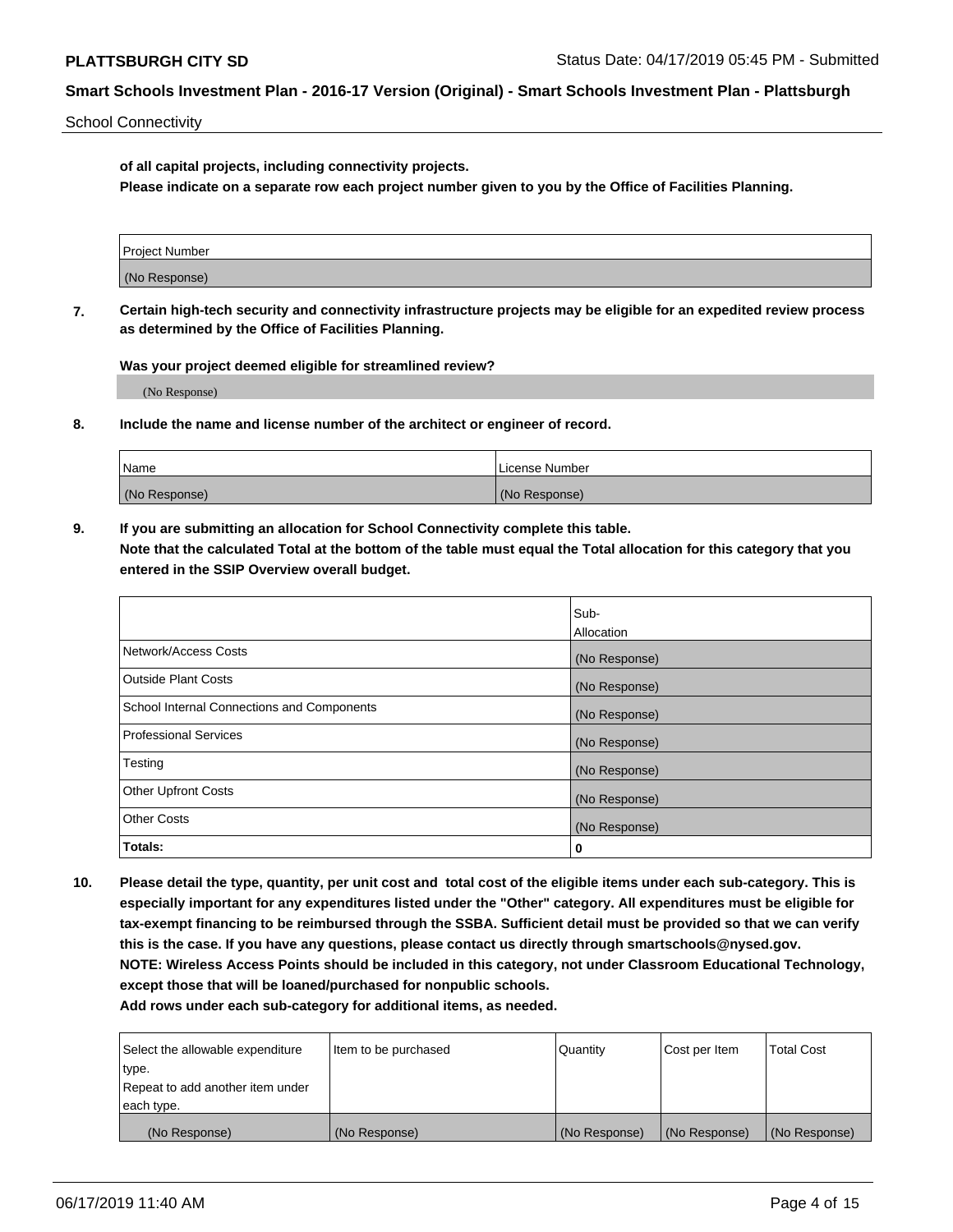Community Connectivity (Broadband and Wireless)

**1. Describe how you intend to use Smart Schools Bond Act funds for high-speed broadband and/or wireless connectivity projects in the community.**

(No Response)

**2. Please describe how the proposed project(s) will promote student achievement and increase student and/or staff access to the Internet in a manner that enhances student learning and/or instruction outside of the school day and/or school building.**

(No Response)

**3. Community connectivity projects must comply with all the necessary local building codes and regulations (building and related permits are not required prior to plan submission).**

 $\Box$  I certify that we will comply with all the necessary local building codes and regulations.

**4. Please describe the physical location of the proposed investment.**

(No Response)

**5. Please provide the initial list of partners participating in the Community Connectivity Broadband Project, along with their Federal Tax Identification (Employer Identification) number.**

| <b>Project Partners</b> | <sup>I</sup> Federal ID # |
|-------------------------|---------------------------|
| (No Response)           | (No Response)             |

**6. If you are submitting an allocation for Community Connectivity, complete this table.**

**Note that the calculated Total at the bottom of the table must equal the Total allocation for this category that you entered in the SSIP Overview overall budget.**

|                                    | Sub-Allocation |
|------------------------------------|----------------|
| Network/Access Costs               | (No Response)  |
| <b>Outside Plant Costs</b>         | (No Response)  |
| <b>Tower Costs</b>                 | (No Response)  |
| <b>Customer Premises Equipment</b> | (No Response)  |
| <b>Professional Services</b>       | (No Response)  |
| Testing                            | (No Response)  |
| <b>Other Upfront Costs</b>         | (No Response)  |
| <b>Other Costs</b>                 | (No Response)  |
| Totals:                            | 0              |

**7. Please detail the type, quantity, per unit cost and total cost of the eligible items under each sub-category. This is especially important for any expenditures listed under the "Other" category. All expenditures must be capital-bond eligible to be reimbursed through the SSBA. If you have any questions, please contact us directly through smartschools@nysed.gov.**

| Select the allowable expenditure<br>type.      | Item to be purchased | Quantity      | Cost per Item | <b>Total Cost</b> |
|------------------------------------------------|----------------------|---------------|---------------|-------------------|
| Repeat to add another item under<br>each type. |                      |               |               |                   |
| (No Response)                                  | (No Response)        | (No Response) | (No Response) | (No Response)     |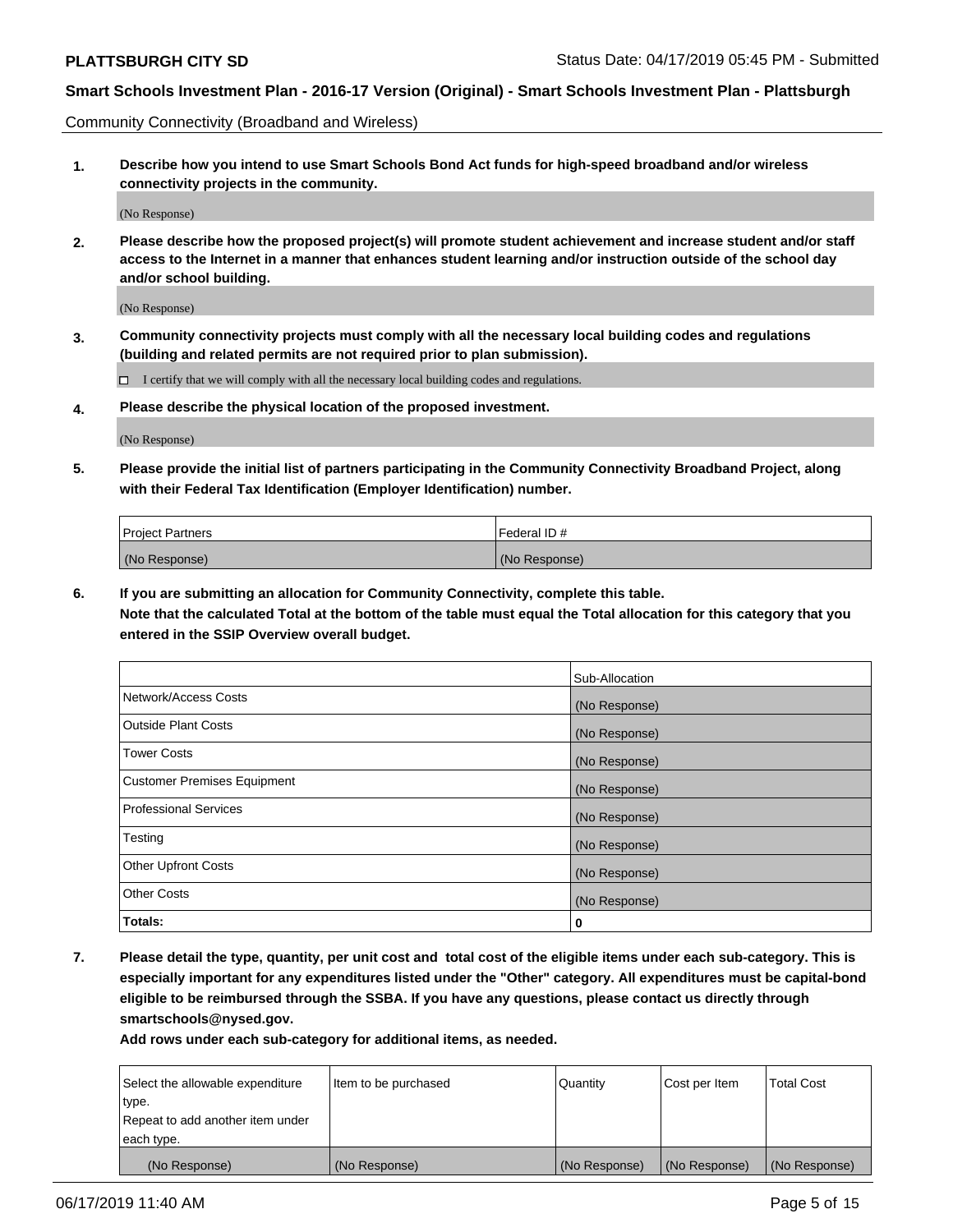#### Classroom Learning Technology

**1. In order for students and faculty to receive the maximum benefit from the technology made available under the Smart Schools Bond Act, their school buildings must possess sufficient connectivity infrastructure to ensure that devices can be used during the school day. Smart Schools Investment Plans must demonstrate that sufficient infrastructure that meets the Federal Communications Commission's 100 Mbps per 1,000 students standard currently exists in the buildings where new devices will be deployed, or is a planned use of a portion of Smart Schools Bond Act funds, or is under development through another funding source. Smart Schools Bond Act funds used for technology infrastructure or classroom technology investments must increase the number of school buildings that meet or exceed the minimum speed standard of 100 Mbps per 1,000 students and staff within 12 months. This standard may be met on either a contracted 24/7 firm service or a "burstable" capability. If the standard is met under the burstable criteria, it must be:**

**1. Specifically codified in a service contract with a provider, and**

**2. Guaranteed to be available to all students and devices as needed, particularly during periods of high demand, such as computer-based testing (CBT) periods.**

**Please describe how your district already meets or is planning to meet this standard within 12 months of plan submission.**

The district currently subscribes to Internet service through the NERIC which provides burst able speeds of 200mbs.

- **1a. If a district believes that it will be impossible to meet this standard within 12 months, it may apply for a waiver of this requirement, as described on the Smart Schools website. The waiver must be filed and approved by SED prior to submitting this survey.**
	- By checking this box, you are certifying that the school district has an approved waiver of this requirement on file with the New York State Education Department.

### **2. Connectivity Speed Calculator (Required)**

|                         | Number of<br>Students | Multiply by<br>100 Kbps | Divide by 1000   Current Speed<br>to Convert to<br>Required<br>Speed in Mb | lin Mb | Expected<br>Speed to be<br><b>Attained Within Required</b><br>12 Months | <b>Expected Date</b><br>When<br>Speed Will be<br>Met |
|-------------------------|-----------------------|-------------------------|----------------------------------------------------------------------------|--------|-------------------------------------------------------------------------|------------------------------------------------------|
| <b>Calculated Speed</b> | 1.800                 | 180,000                 | 180                                                                        | 200    | l (No<br>Response)                                                      | (No<br>Response)                                     |

**3. If the district wishes to have students and staff access the Internet from wireless devices within the school building, or in close proximity to it, it must first ensure that it has a robust Wi-Fi network in place that has sufficient bandwidth to meet user demand.**

**Please describe how you have quantified this demand and how you plan to meet this demand.**

The district plans to move to a 1:1 device deployment in grades 4-12 and increased number of devices (though not quite 1:1 in K-3) . A broad, wireless network will be needed to support this use. As such, the district plans to deploy an access point (AP) per room, and multiple APs in large meeting spaces to balance the network traffic. These APs will be AC capable, providing Gigabit speeds to our mobile devices, and will be connected to the Internet through an upgraded wired network with the capacity to converge these streams and carry them to their destination.

**4. All New York State public school districts are required to complete and submit an Instructional Technology Plan survey to the New York State Education Department in compliance with Section 753 of the Education Law and per Part 100.12 of the Commissioner's Regulations.**

**Districts that include educational technology purchases as part of their Smart Schools Investment Plan must have a submitted and approved Instructional Technology Plan survey on file with the New York State Education Department.**

By checking this box, you are certifying that the school district has an approved Instructional Technology Plan survey on file with the New York State Education Department.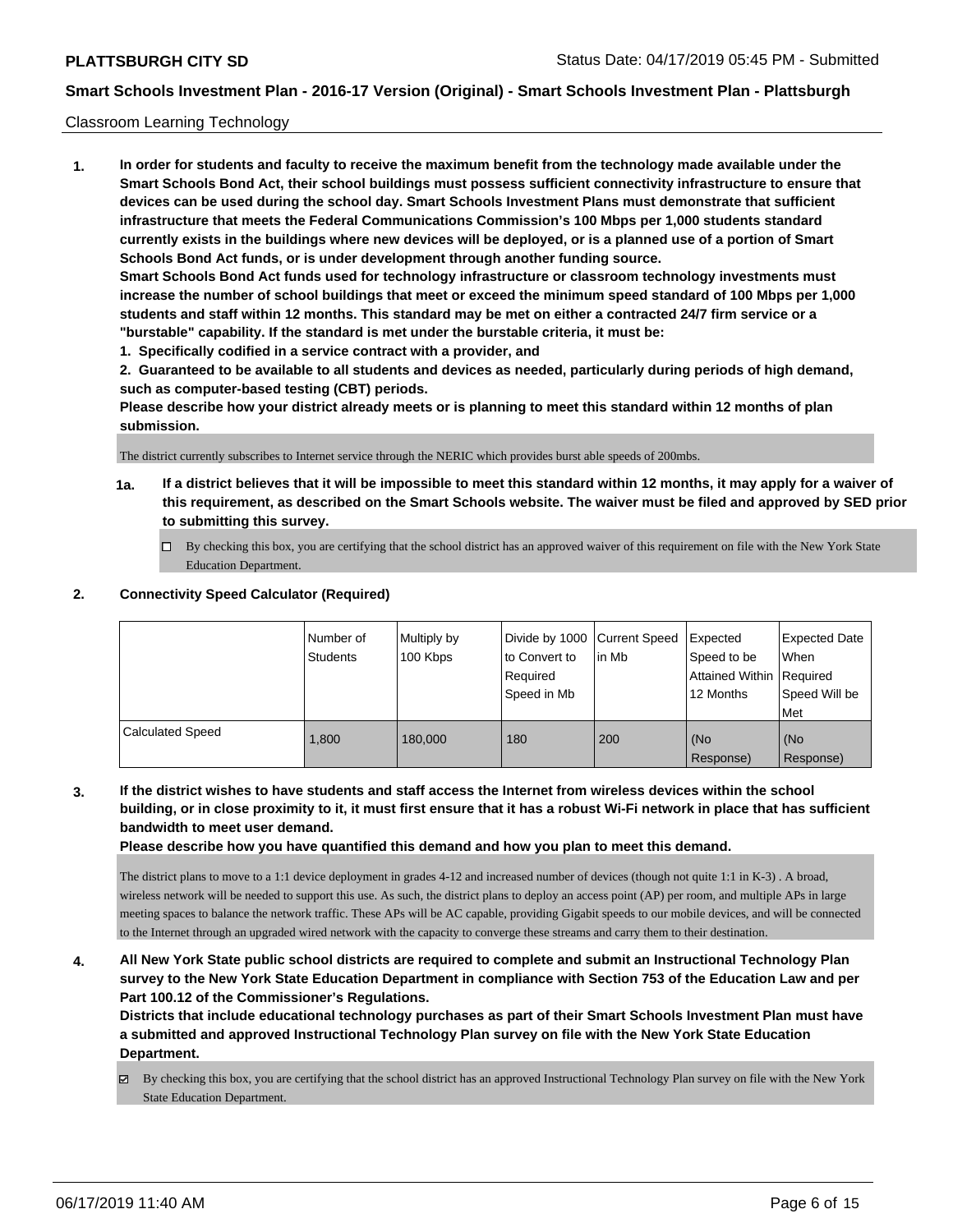#### Classroom Learning Technology

## **5. Describe the devices you intend to purchase and their compatibility with existing or planned platforms or systems. Specifically address the adequacy of each facility's electrical, HVAC and other infrastructure necessary to install and support the operation of the planned technology.**

The devices the district intends to purchase are mobile Windows laptop devices for our older grades, and iPads for K-1. At older grade levels, these devices will go home, while at the younger levels, carts/charging stations will be used to secure the devices at night. In addition, classrooms will receive Actiontech Screenbeam wireless display adapters that will allow wireless display of teacher and student devices on our Smartboards. While the total number of devices will increase slightly, the power requirements for the new devices is significantly lower than the desktops they will replace. Each classroom currently has surge protected power outlets, to handle in-class charging of these devices. The new mobile devices also generate less heat, so existing cooling systems should be adequate to accommodate our move to mobile

#### **6. Describe how the proposed technology purchases will:**

- **> enhance differentiated instruction;**
- **> expand student learning inside and outside the classroom;**
- **> benefit students with disabilities and English language learners; and**
- **> contribute to the reduction of other learning gaps that have been identified within the district.**

**The expectation is that districts will place a priority on addressing the needs of students who struggle to succeed in a rigorous curriculum. Responses in this section should specifically address this concern and align with the district's Instructional Technology Plan (in particular Question 2 of E. Curriculum and Instruction: "Does the district's instructional technology plan address the needs of students with disabilities to ensure equitable access to instruction, materials and assessments?" and Question 3 of the same section: "Does the district's instructional technology plan address the provision of assistive technology specifically for students with disabilities to ensure access to and participation in the general curriculum?"**

The proposed technology initiative will enhance differentiated instruction in many ways. First, in terms of identification, the proliferation of user devices will enable computer-based benchmark assessments -- thereby better providing data which will best support individual/differentiated instructional experiences. Further, student independence will be improved in that individual devices may be used for more frequent research, thus supporting the inquiry design model (an integral component of new Social Studies and Science instructional standards). It is believed that the broader distribution of computing devices will reduce learning gaps which currently exist because of disparate resources and opportunities provided in the home. These devices will also provide opportunities for computer-assisted instruction to occur, utilizing such programs as: RAZ Kids, Read Naturally, Khan Academy, I-Ready, Fastmath, and any other curriculum program featuring an online platform. At the secondary level, specifically, this initiative will advance the District's Academic Intervention Services (AIS) by enhancing benchmarking, providing content-specific intervention, and allowing more frequent and complete progress-monitoring.

The acquisition of these computing devices will serve to expand the scope of the school day, in that many students will henceforth be able to access content, seek clarification, participate in a 'flipped classroom', and/or advance their project-based learning from their home, via their device. This increased deployment of devices will also support in-school learning in that more students will simultaneously have access to research tools/channels. It is generally accepted, and well-document by Hattie's research, that the most impactful element of effective teaching/student achievement is the delivery and receipt of immediate feedback -- something which will better occur via the broader distribution of computing devices and the coordination of such with a Learning Management System.

Student with disabilities and English Language Learners will have improved access to need-specific software programs, and for those students who will retain possession of the device through non-school hours, the scope of the instructional time will be expanded (as outlined above). Additionally the following benefits will be available to us:

- Our Ci3T Literacy Program is a multi-tiered system where students with disabilities could access the in-program assessments on their devices allowing for swifter feedback, student control over the progress they are making and easier item analysis for educators.
- Differentiation in both Math and ELA would increase based on the ability for small group instruction to be focused on technology center based instruction that is available in both of our basal programs, but currently goes underutilized because of the lack of devices.
- Student self-selected learning could be offered at a much more in depth basis when students have devices in their hands. Self-selection would allow for differentiation and out of school learning opportunities to improve and increase student learning time.
- Reduction in learning gaps would be improved as students would be able to access accommodations currently being offered by individual teachers (test read, scribe, etc.) at their leisure.

• Credit recovery to close graduation gaps would be offered more frequently and be allowed to be done at home.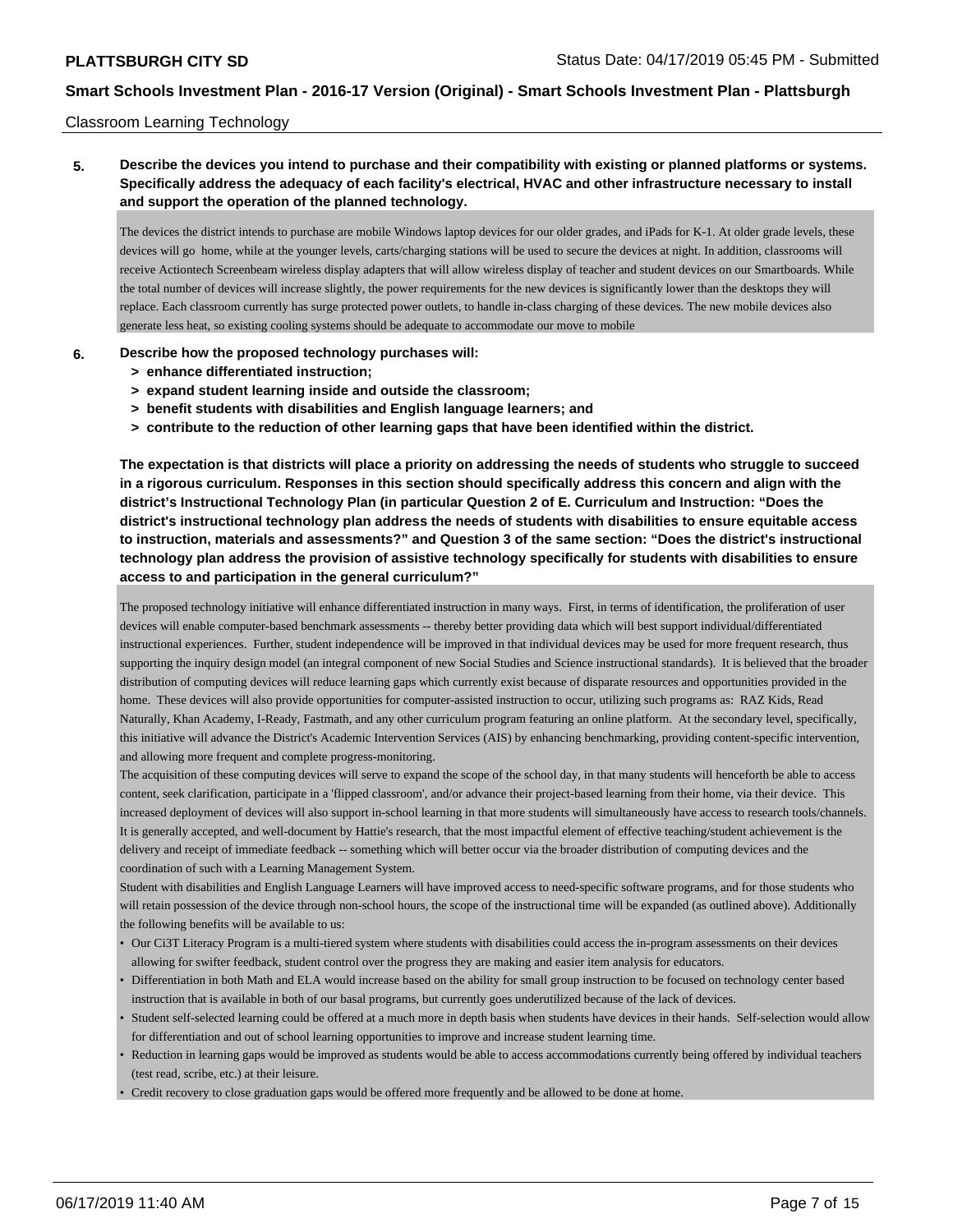Classroom Learning Technology

## **7. Where appropriate, describe how the proposed technology purchases will enhance ongoing communication with parents and other stakeholders and help the district facilitate technology-based regional partnerships, including distance learning and other efforts.**

The proposed purchase of the first phase of a 1:1 student device program will greatly enhance the ability for students to collaborate between classes, grade levels and institutions. By providing a device that follows the student, the opportunity to engage in online learning -- anytime and anywhere - becomes possible for each student. The district has already invested in a Learning Management System which, when coupled with the increased proliferation of devices, will greatly expand opportunities for student-teacher communication, student-student collaboration, and possibly, online learning opportunities.

It is expected that parents will benefit from increased access to their students' work, expectation, grades, etc., as the introduction of Learning Management System and the distribution of devices. With these devices, parents (via their students' devices) will have a mechanism to access content and better participate in the learning process.

Distance learning opportunities are expanding rapidly, and Champlain Valley Educational Services (of the CEWW BOCES) has recently introduced an impressive slate of online curricular offerings.

**8. Describe the district's plan to provide professional development to ensure that administrators, teachers and staff can employ the technology purchased to enhance instruction successfully.**

**Note: This response should be aligned and expanded upon in accordance with your district's response to Question 1 of F. Professional Development of your Instructional Technology Plan: "Please provide a summary of professional development offered to teachers and staff, for the time period covered by this plan, to support technology to enhance teaching and learning. Please include topics, audience and method of delivery within your summary."**

The district envisions a 'trickle-down' approach to training and professional development, wherein 'early adopters' will receive district-provided training on the integration of technology into instruction, with these 'resident experts' then offering training to their colleagues. Specifically, we envision periodic 1/2 day professional development opportunities for Teachers on subjects such as: the 'flipped' classroom, curriculum mapping of technology standards, integrating technology into education, introducing 'smart responders' as a comprehension measuring strategy.

- **9. Districts must contact the SUNY/CUNY teacher preparation program that supplies the largest number of the district's new teachers to request advice on innovative uses and best practices at the intersection of pedagogy and educational technology.**
	- $\boxtimes$  By checking this box, you certify that you have contacted the SUNY/CUNY teacher preparation program that supplies the largest number of your new teachers to request advice on these issues.
	- **9a. Please enter the name of the SUNY or CUNY Institution that you contacted.**

Plattsburgh State

**9b. Enter the primary Institution phone number.**

5185645111

**9c. Enter the name of the contact person with whom you consulted and/or will be collaborating with on innovative uses of technology and best practices.**

Dr. Denise Simard

**10. A district whose Smart Schools Investment Plan proposes the purchase of technology devices and other hardware must account for nonpublic schools in the district.**

**Are there nonpublic schools within your school district?**

Yes

 $\square$  No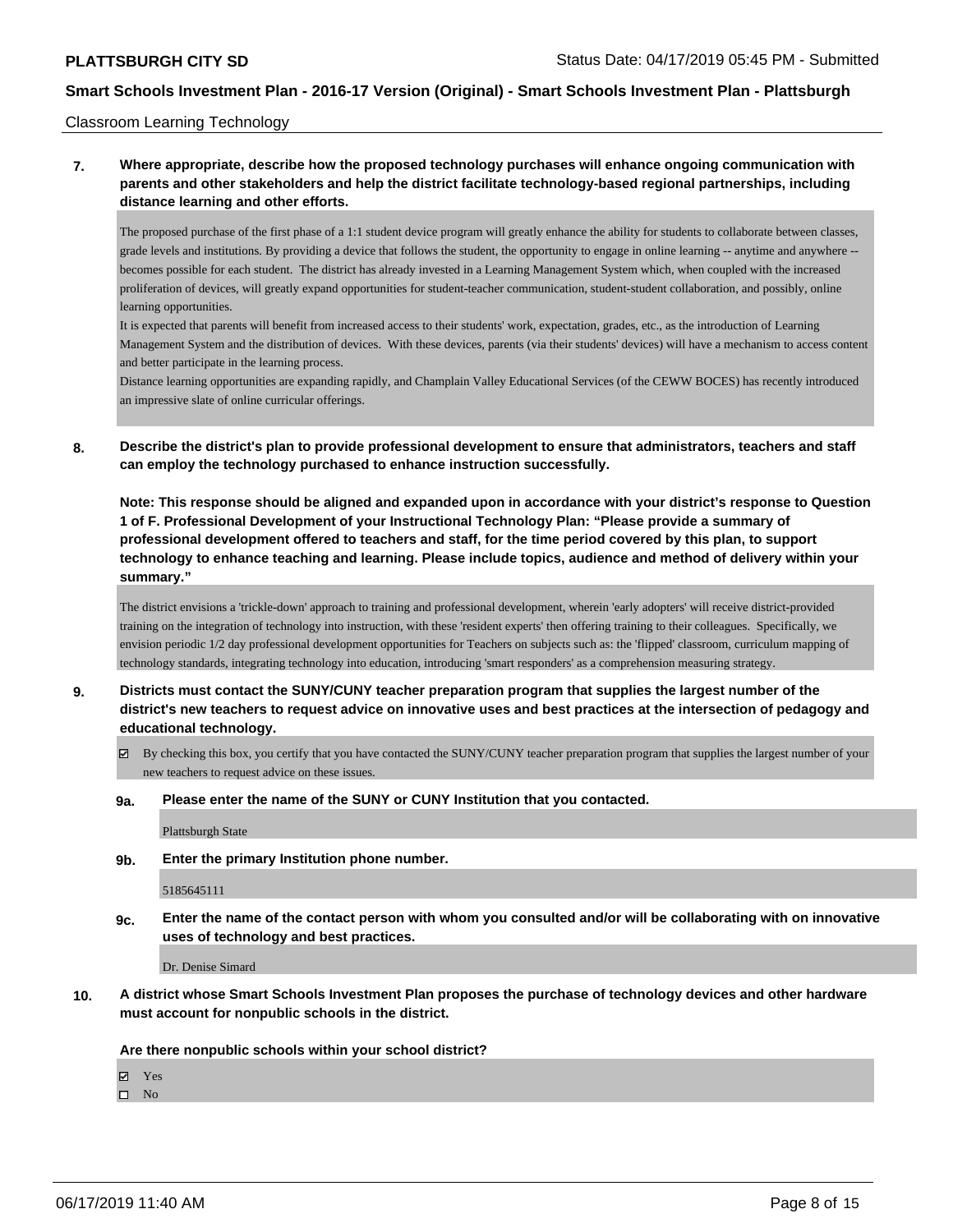#### Classroom Learning Technology

**10a. Describe your plan to loan purchased hardware to nonpublic schools within your district. The plan should use your district's nonpublic per-student loan amount calculated below, within the framework of the guidance. Please enter the date by which nonpublic schools must request classroom technology items. Also, specify in your response the devices that the nonpublic schools have requested, as well as in the in the Budget and the Expenditure Table at the end of the page.**

New Life Christian Academy closed before we submitted our first plan, Seton Academy consolidated campuses this summer (2018), and are no longer in the bounds of the Plattsburgh City School District.

- **10b. A final Smart Schools Investment Plan cannot be approved until school authorities have adopted regulations specifying the date by which requests from nonpublic schools for the purchase and loan of Smart Schools Bond Act classroom technology must be received by the district.**
	- $\boxtimes$  By checking this box, you certify that you have such a plan and associated regulations in place that have been made public.

#### **11. Nonpublic Classroom Technology Loan Calculator**

**The Smart Schools Bond Act provides that any Classroom Learning Technology purchases made using Smart Schools funds shall be lent, upon request, to nonpublic schools in the district. However, no school district shall be required to loan technology in amounts greater than the total obtained and spent on technology pursuant to the Smart Schools Bond Act and the value of such loan may not exceed the total of \$250 multiplied by the nonpublic school enrollment in the base year at the time of enactment. See:**

**http://www.p12.nysed.gov/mgtserv/smart\_schools/docs/Smart\_Schools\_Bond\_Act\_Guidance\_04.27.15\_Final.pdf.**

|                                       | 1. Classroom<br>Technology<br>Sub-allocation | 2. Public<br>Enrollment<br>$(2014-15)$ | 3. Nonpublic<br>Enrollment<br>$(2014-15)$ | l 4. Sum of<br>l Public and<br>l Nonpublic | 15. Total Per<br>Pupil Sub-<br>lallocation | 6. Total<br>Nonpublic Loan<br>Amount                                                          |
|---------------------------------------|----------------------------------------------|----------------------------------------|-------------------------------------------|--------------------------------------------|--------------------------------------------|-----------------------------------------------------------------------------------------------|
|                                       |                                              |                                        |                                           | l Enrollment                               |                                            |                                                                                               |
| Calculated Nonpublic Loan<br>l Amount |                                              |                                        |                                           |                                            |                                            | (No Response)   (No Response)   (No Response)   (No Response)   (No Response)   (No Response) |

**12. To ensure the sustainability of technology purchases made with Smart Schools funds, districts must demonstrate a long-term plan to maintain and replace technology purchases supported by Smart Schools Bond Act funds. This sustainability plan shall demonstrate a district's capacity to support recurring costs of use that are ineligible for Smart Schools Bond Act funding such as device maintenance, technical support, Internet and wireless fees, maintenance of hotspots, staff professional development, building maintenance and the replacement of incidental items. Further, such a sustainability plan shall include a long-term plan for the replacement of purchased devices and equipment at the end of their useful life with other funding sources.**

 $\boxtimes$  By checking this box, you certify that the district has a sustainability plan as described above.

**13. Districts must ensure that devices purchased with Smart Schools Bond funds will be distributed, prepared for use, maintained and supported appropriately. Districts must maintain detailed device inventories in accordance with generally accepted accounting principles.**

By checking this box, you certify that the district has a distribution and inventory management plan and system in place.

**14. If you are submitting an allocation for Classroom Learning Technology complete this table. Note that the calculated Total at the bottom of the table must equal the Total allocation for this category that you entered in the SSIP Overview overall budget.**

|                         | Sub-Allocation |
|-------------------------|----------------|
| Interactive Whiteboards | (No Response)  |
| Computer Servers        | (No Response)  |
| Desktop Computers       | (No Response)  |
| <b>Laptop Computers</b> | 120,000        |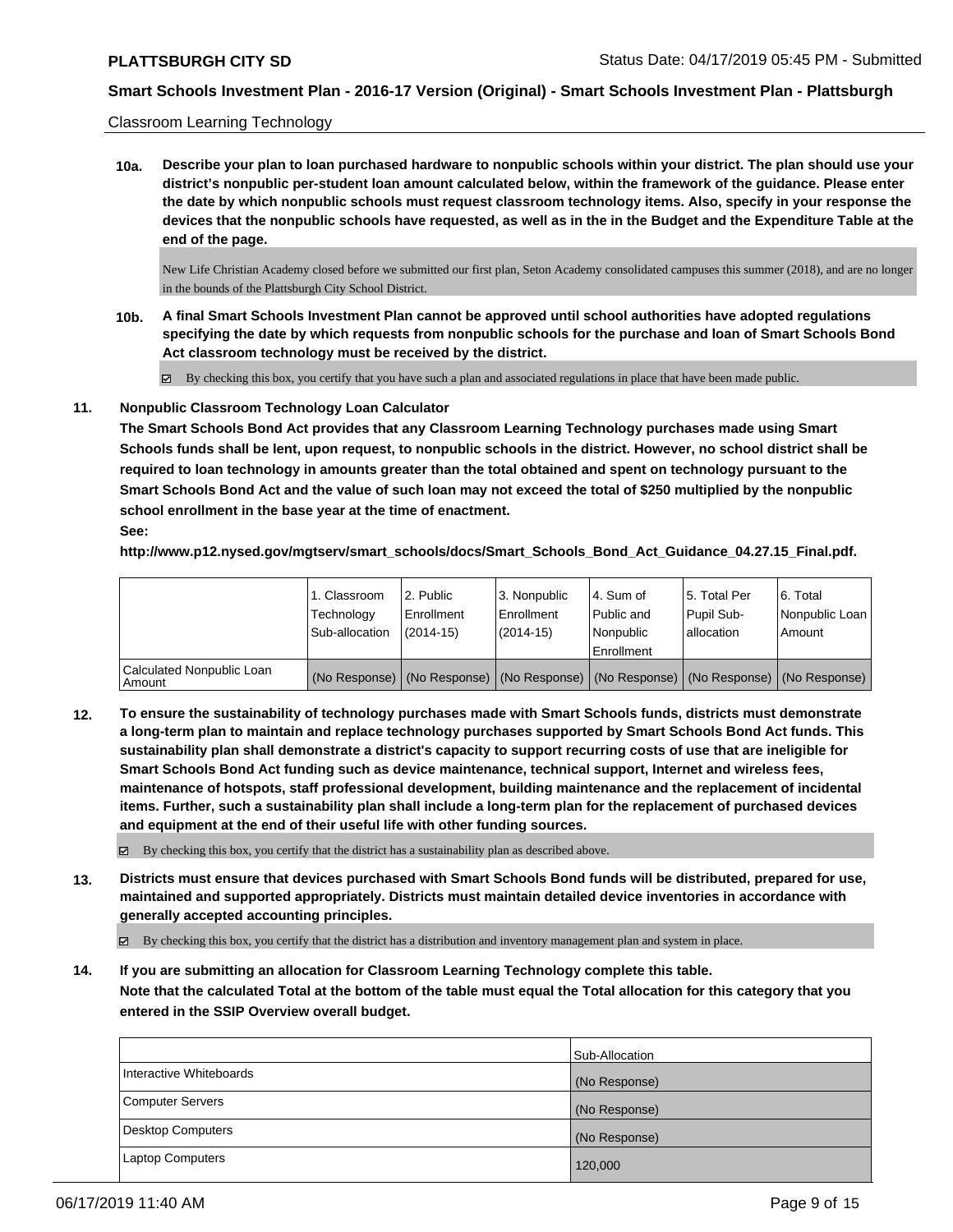Classroom Learning Technology

|                    | Sub-Allocation |
|--------------------|----------------|
| Tablet Computers   | 26,320         |
| <b>Other Costs</b> | 33,160         |
| Totals:            | 179,480        |

**15. Please detail the type, quantity, per unit cost and total cost of the eligible items under each sub-category. This is especially important for any expenditures listed under the "Other" category. All expenditures must be capital-bond eligible to be reimbursed through the SSBA. If you have any questions, please contact us directly through smartschools@nysed.gov.**

**Please specify in the "Item to be Purchased" field which specific expenditures and items are planned to meet the district's nonpublic loan requirement, if applicable.**

**NOTE: Wireless Access Points that will be loaned/purchased for nonpublic schools should ONLY be included in this category, not under School Connectivity, where public school districts would list them.**

| Select the allowable expenditure | Iltem to be Purchased             | Quantity | Cost per Item | <b>Total Cost</b> |
|----------------------------------|-----------------------------------|----------|---------------|-------------------|
| type.                            |                                   |          |               |                   |
| Repeat to add another item under |                                   |          |               |                   |
| each type.                       |                                   |          |               |                   |
| <b>Laptop Computers</b>          | Acer B118                         | 400      | 300           | 120,000           |
| <b>Tablet Computers</b>          | iPad 32gb                         | 80       | 329           | 26,320            |
| <b>Other Costs</b>               | Actiontecn Screenbeam             | 35       | 580           | 20,300            |
| <b>Other Costs</b>               | Global Industrial Charging cart   | 20       | 500           | 10.000            |
| <b>Other Costs</b>               | <b>TrippLite Charging station</b> | 12       | 105           | 1,260             |
| <b>Other Costs</b>               | iPad case                         | 80       | 20            | 1,600             |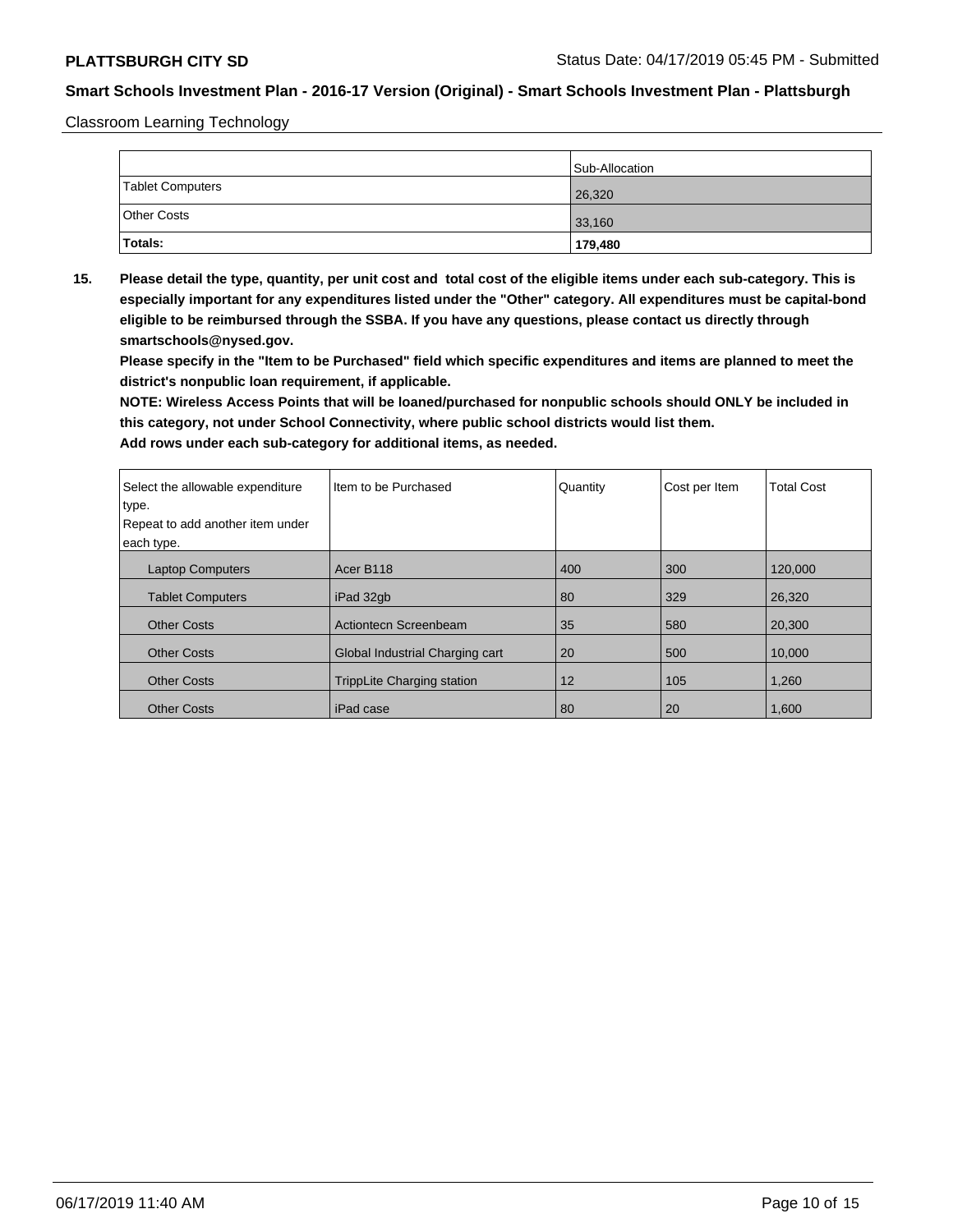#### Pre-Kindergarten Classrooms

**1. Provide information regarding how and where the district is currently serving pre-kindergarten students and justify the need for additional space with enrollment projections over 3 years.**

(No Response)

- **2. Describe the district's plan to construct, enhance or modernize education facilities to accommodate prekindergarten programs. Such plans must include:**
	- **Specific descriptions of what the district intends to do to each space;**
	- **An affirmation that pre-kindergarten classrooms will contain a minimum of 900 square feet per classroom;**
	- **The number of classrooms involved;**
	- **The approximate construction costs per classroom; and**
	- **Confirmation that the space is district-owned or has a long-term lease that exceeds the probable useful life of the improvements.**

(No Response)

**3. Smart Schools Bond Act funds may only be used for capital construction costs. Describe the type and amount of additional funds that will be required to support ineligible ongoing costs (e.g. instruction, supplies) associated with any additional pre-kindergarten classrooms that the district plans to add.**

(No Response)

**4. All plans and specifications for the erection, repair, enlargement or remodeling of school buildings in any public school district in the State must be reviewed and approved by the Commissioner. Districts that plan capital projects using their Smart Schools Bond Act funds will undergo a Preliminary Review Process by the Office of Facilities Planning.**

**Please indicate on a separate row each project number given to you by the Office of Facilities Planning.**

| Project Number |  |
|----------------|--|
| (No Response)  |  |
|                |  |

**5. If you have made an allocation for Pre-Kindergarten Classrooms, complete this table.**

**Note that the calculated Total at the bottom of the table must equal the Total allocation for this category that you entered in the SSIP Overview overall budget.**

|                                          | Sub-Allocation |
|------------------------------------------|----------------|
| Construct Pre-K Classrooms               | (No Response)  |
| Enhance/Modernize Educational Facilities | (No Response)  |
| <b>Other Costs</b>                       | (No Response)  |
| Totals:                                  | 0              |

**6. Please detail the type, quantity, per unit cost and total cost of the eligible items under each sub-category. This is especially important for any expenditures listed under the "Other" category. All expenditures must be capital-bond eligible to be reimbursed through the SSBA. If you have any questions, please contact us directly through smartschools@nysed.gov.**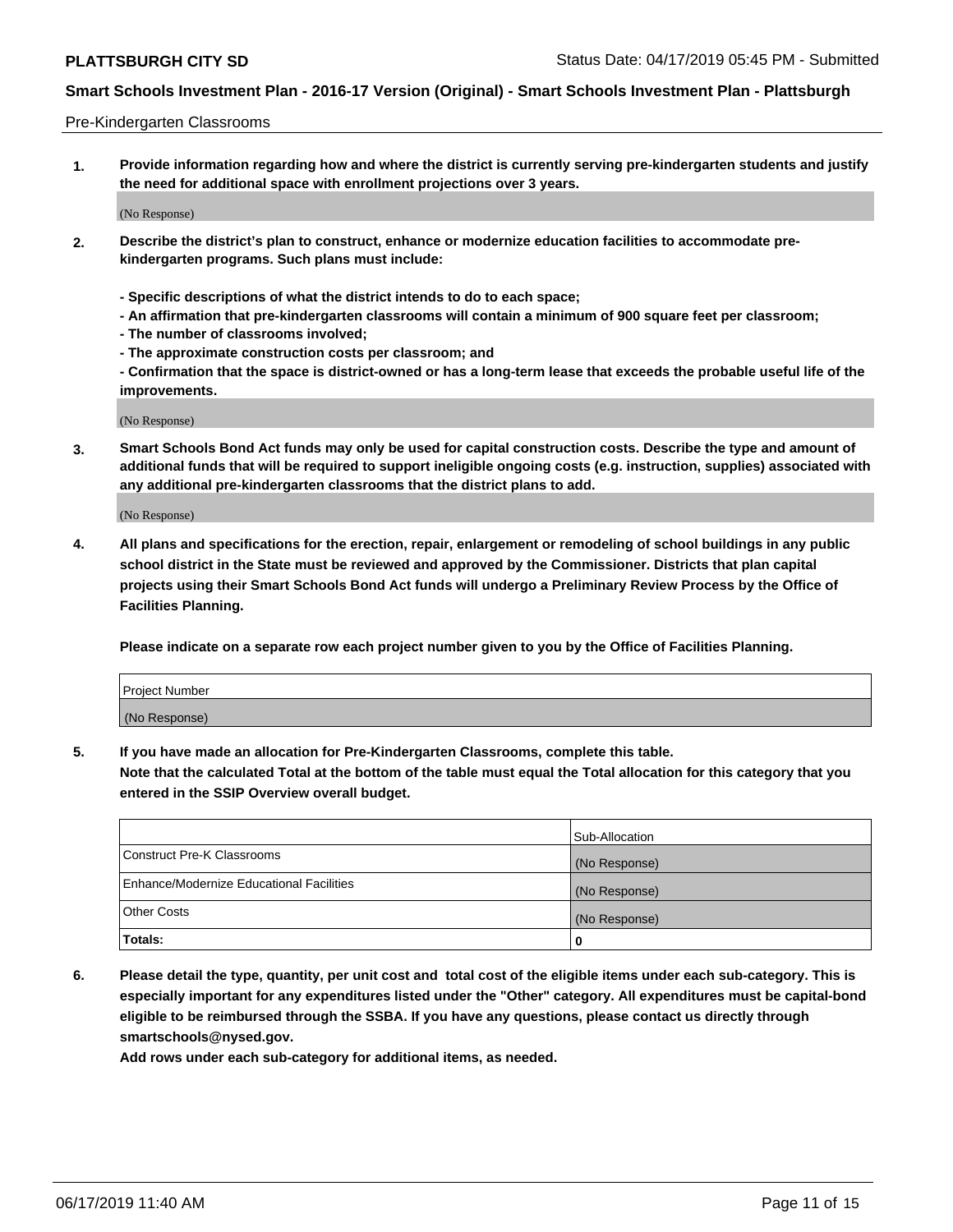Pre-Kindergarten Classrooms

| Select the allowable expenditure | Item to be purchased | Quantity      | Cost per Item | <b>Total Cost</b> |
|----------------------------------|----------------------|---------------|---------------|-------------------|
| type.                            |                      |               |               |                   |
| Repeat to add another item under |                      |               |               |                   |
| each type.                       |                      |               |               |                   |
| (No Response)                    | (No Response)        | (No Response) | (No Response) | (No Response)     |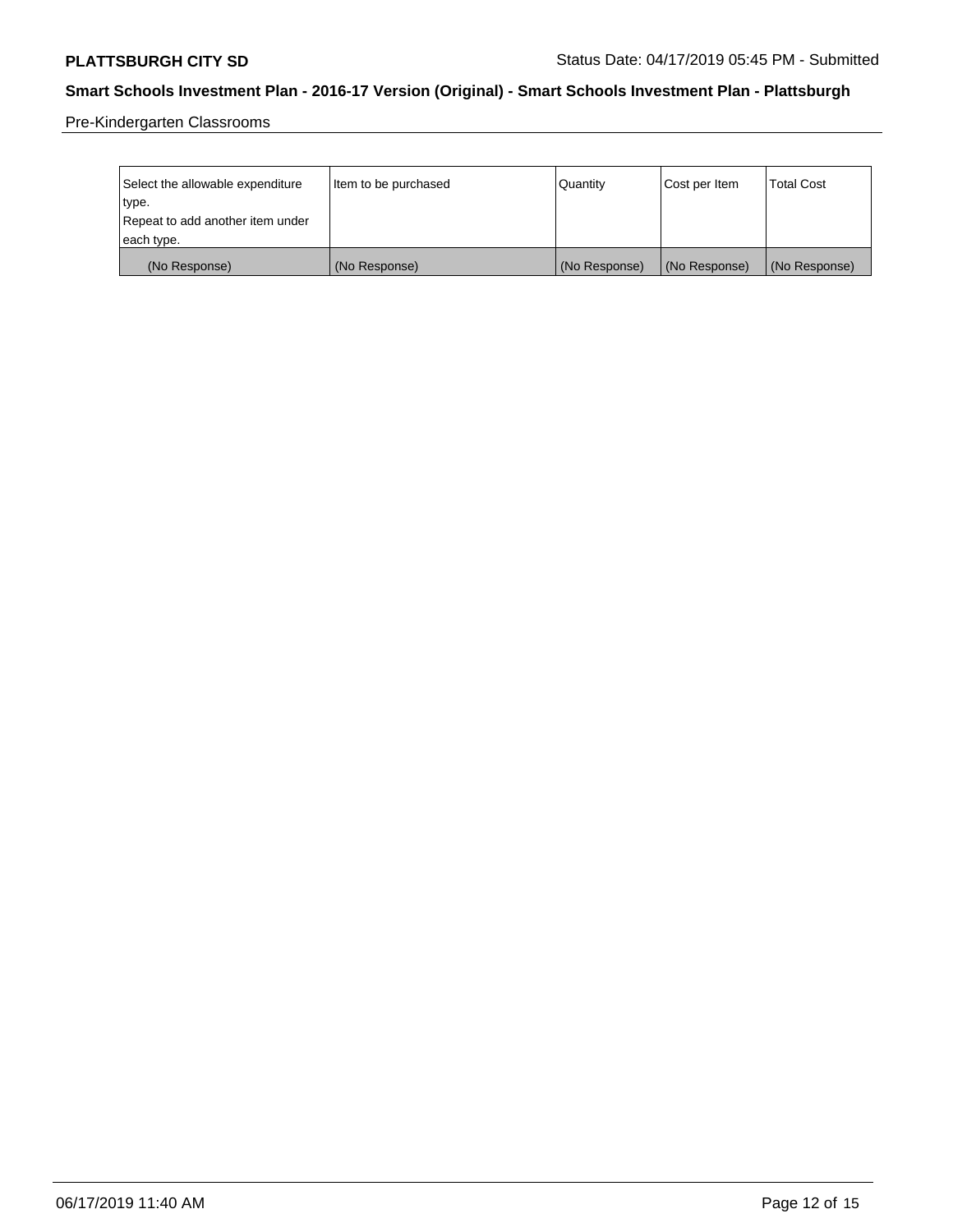Replace Transportable Classrooms

**1. Describe the district's plan to construct, enhance or modernize education facilities to provide high-quality instructional space by replacing transportable classrooms.**

(No Response)

**2. All plans and specifications for the erection, repair, enlargement or remodeling of school buildings in any public school district in the State must be reviewed and approved by the Commissioner. Districts that plan capital projects using their Smart Schools Bond Act funds will undergo a Preliminary Review Process by the Office of Facilities Planning.**

**Please indicate on a separate row each project number given to you by the Office of Facilities Planning.**

| Project Number |  |
|----------------|--|
|                |  |
|                |  |
|                |  |
|                |  |
| (No Response)  |  |
|                |  |
|                |  |
|                |  |

**3. For large projects that seek to blend Smart Schools Bond Act dollars with other funds, please note that Smart Schools Bond Act funds can be allocated on a pro rata basis depending on the number of new classrooms built that directly replace transportable classroom units.**

**If a district seeks to blend Smart Schools Bond Act dollars with other funds describe below what other funds are being used and what portion of the money will be Smart Schools Bond Act funds.**

(No Response)

**4. If you have made an allocation for Replace Transportable Classrooms, complete this table. Note that the calculated Total at the bottom of the table must equal the Total allocation for this category that you entered in the SSIP Overview overall budget.**

|                                                | Sub-Allocation |
|------------------------------------------------|----------------|
| Construct New Instructional Space              | (No Response)  |
| Enhance/Modernize Existing Instructional Space | (No Response)  |
| <b>Other Costs</b>                             | (No Response)  |
| Totals:                                        | 0              |

**5. Please detail the type, quantity, per unit cost and total cost of the eligible items under each sub-category. This is especially important for any expenditures listed under the "Other" category. All expenditures must be capital-bond eligible to be reimbursed through the SSBA. If you have any questions, please contact us directly through smartschools@nysed.gov.**

| Select the allowable expenditure | I ltem to be purchased | l Quantitv    | Cost per Item | <b>Total Cost</b> |
|----------------------------------|------------------------|---------------|---------------|-------------------|
| type.                            |                        |               |               |                   |
| Repeat to add another item under |                        |               |               |                   |
| each type.                       |                        |               |               |                   |
| (No Response)                    | (No Response)          | (No Response) | (No Response) | (No Response)     |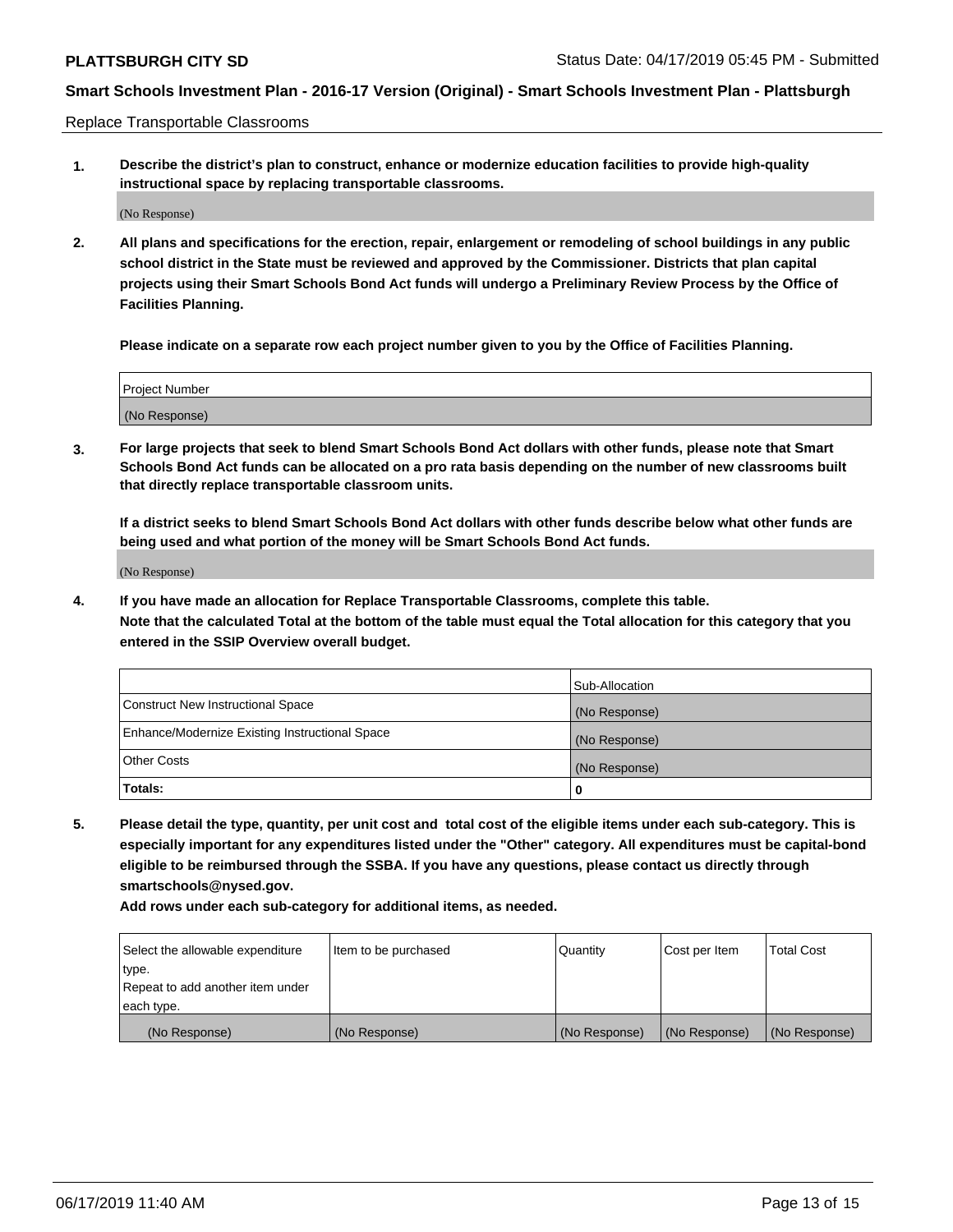High-Tech Security Features

**1. Describe how you intend to use Smart Schools Bond Act funds to install high-tech security features in school buildings and on school campuses.**

(No Response)

**2. All plans and specifications for the erection, repair, enlargement or remodeling of school buildings in any public school district in the State must be reviewed and approved by the Commissioner. Districts that plan capital projects using their Smart Schools Bond Act funds will undergo a Preliminary Review Process by the Office of Facilities Planning.** 

**Please indicate on a separate row each project number given to you by the Office of Facilities Planning.**

| <b>Project Number</b> |  |
|-----------------------|--|
| (No Response)         |  |

- **3. Was your project deemed eligible for streamlined Review?**
	- Yes
	- $\square$  No
- **4. Include the name and license number of the architect or engineer of record.**

| <b>Name</b>   | License Number |
|---------------|----------------|
| (No Response) | (No Response)  |

**5. If you have made an allocation for High-Tech Security Features, complete this table.**

**Note that the calculated Total at the bottom of the table must equal the Total allocation for this category that you entered in the SSIP Overview overall budget.**

|                                                      | Sub-Allocation |
|------------------------------------------------------|----------------|
| Capital-Intensive Security Project (Standard Review) | (No Response)  |
| <b>Electronic Security System</b>                    | (No Response)  |
| <b>Entry Control System</b>                          | (No Response)  |
| Approved Door Hardening Project                      | (No Response)  |
| <b>Other Costs</b>                                   | (No Response)  |
| Totals:                                              | 0              |

**6. Please detail the type, quantity, per unit cost and total cost of the eligible items under each sub-category. This is especially important for any expenditures listed under the "Other" category. All expenditures must be capital-bond eligible to be reimbursed through the SSBA. If you have any questions, please contact us directly through smartschools@nysed.gov.**

| Select the allowable expenditure | Item to be purchased | Quantity      | Cost per Item | <b>Total Cost</b> |
|----------------------------------|----------------------|---------------|---------------|-------------------|
| type.                            |                      |               |               |                   |
| Repeat to add another item under |                      |               |               |                   |
| each type.                       |                      |               |               |                   |
| (No Response)                    | (No Response)        | (No Response) | (No Response) | (No Response)     |